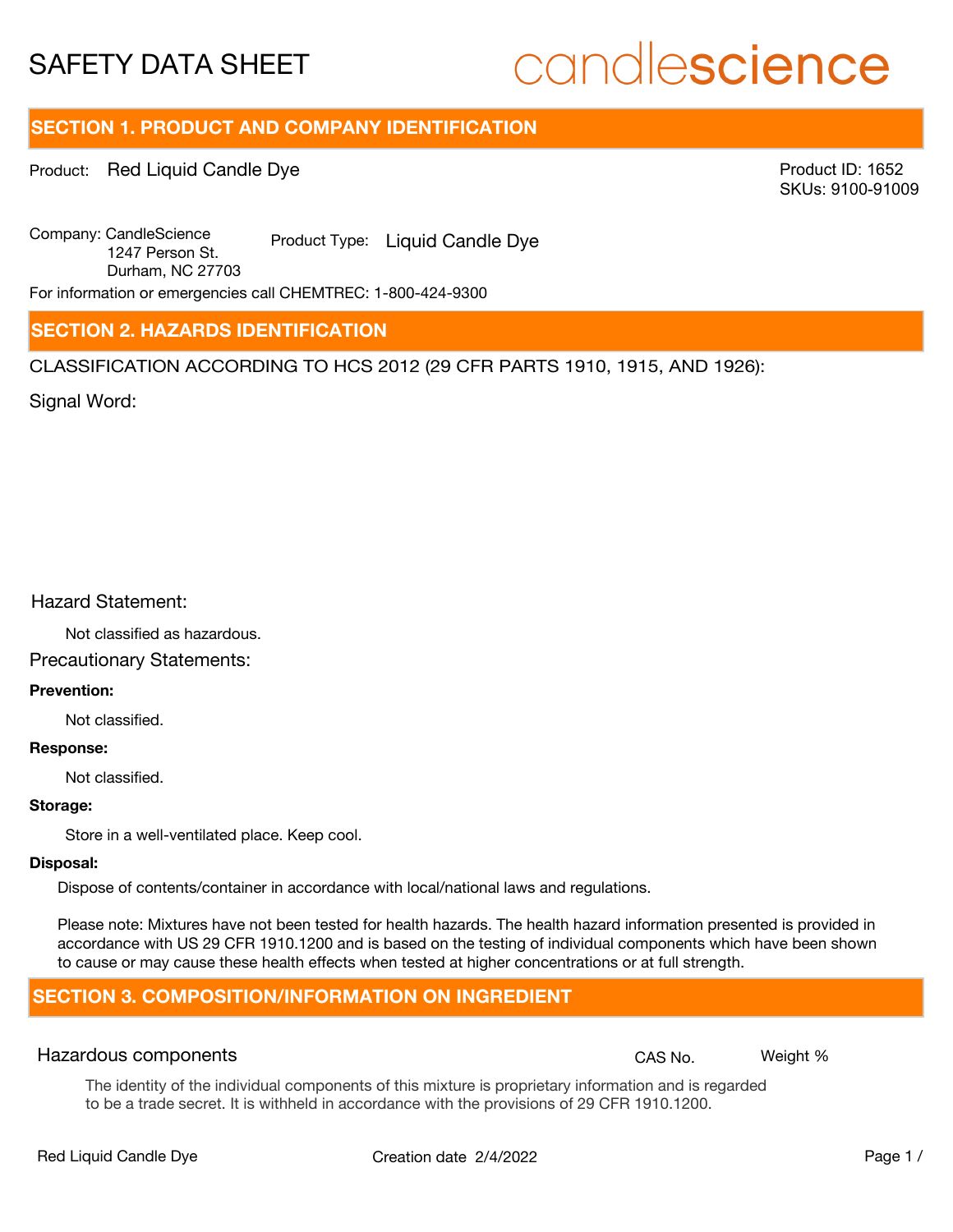# candlescience

## **SECTION 4. FIRST AID MEASURES**

## Inhalation:

Allow victim to breathe fresh air. Allow the victim to rest.

## Skin contact:

Remove affected clothing and wash all exposed skin area with mild soap and water, followed by warm water rinse. Eye contact:

Rinse immediately with plenty of water. Obtain medical attention if pain, blinking or redness persist.

## Ingestion:

Rinse mouth. Do NOT induce vomiting. Immediately call a POISON CENTER or doctor/physician. Obtain emergency medical attention.

## Most important symptoms:

Not expected to present a significant hazard under anticipated conditions of normal use.

Indication of immediate medical attention:

Treat symptomatically.

## General information:

Never give anything by mouth to an unconscious person. If you feel unwell, seek medical advice

## **SECTION 5. FIREFIGHTING MEASURES**

## Suitable extinguishing media:

Foam, carbon dioxide, dry chemical, water jet or spray.

## Unsuitable extinguishing media:

Gaseous extinguishing media are not to be used.

## Specific hazards:

During fire, gases hazardous to health may be formed. Do not allow run-off from fire fighting to enter drains or water courses.

## Special fire fighting procedures:

Wear self-contained breathing apparatus for firefighting. Move containers from fire area if it can be done safely. Use water spray jet to protect personnel and to cool endangered containers.

## **SECTION 6. ACCIDENTAL RELEASE MEASURES**

## Personal precautions, protective equipment and emergency procedures:

Evacuate personnel to safe areas. Remove all sources of ignition. Ensure adequate ventilation. Keep people away from and upwind of spill/leak. Wear appropriate protective equipment and clothing during clean-up.

## Environmental precautions:

Do not allow to enter into soil/subsoil. Do not allow to enter into surface water or drains. Dispose of in accordance with local regulations. Local authorities should be advised if significant spillage cannot be contained.

## Methods and materials for containment and cleaning up:

Soak up with inert absorbent material (e.g. sand, silica gel, vermiculite). Keep in suitable and closed containers for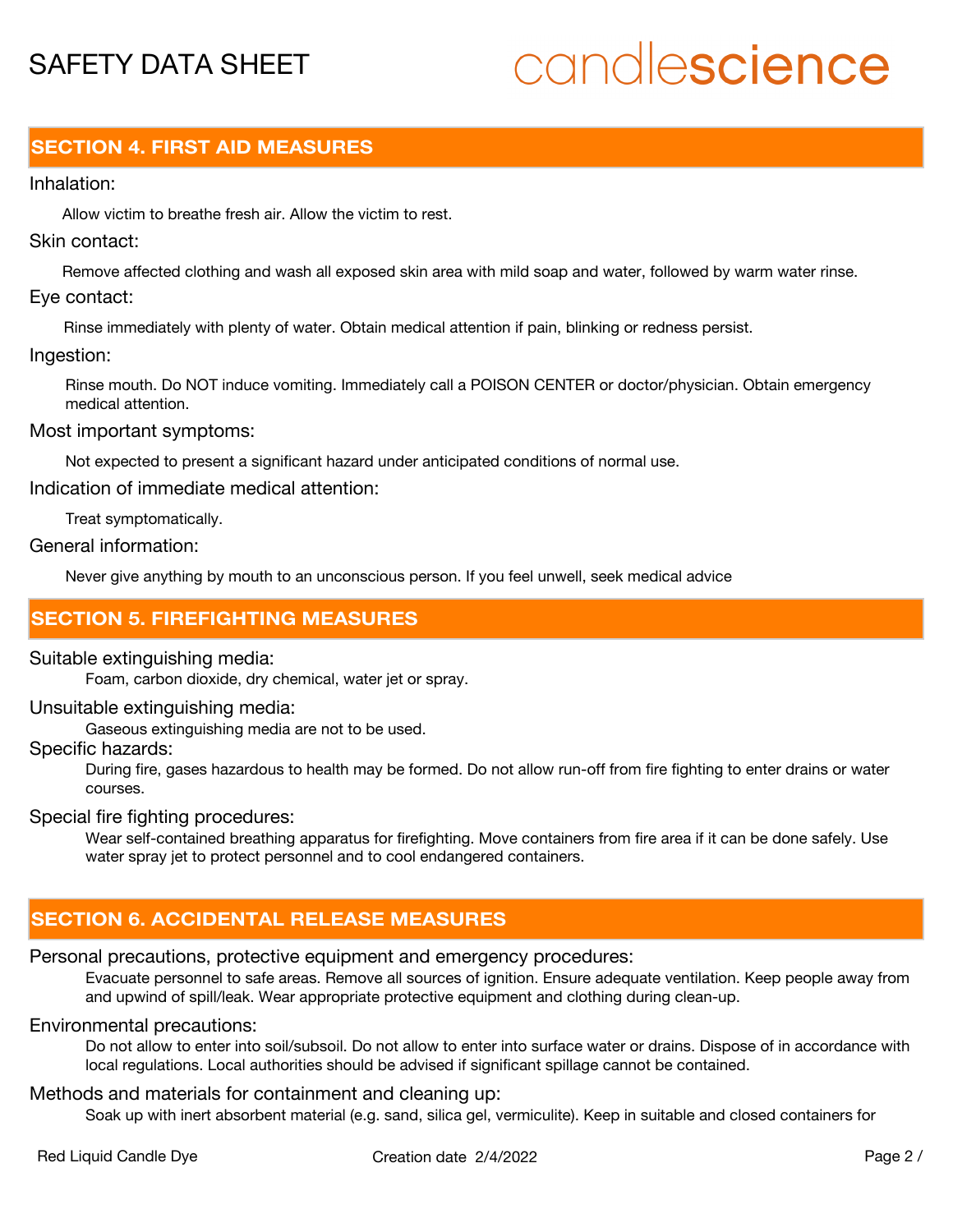# candlescience

disposal. Clean contaminated floors and objects thoroughly while observing environmental regulations.

## **SECTION 7. HANDLING AND STORAGE**

## Precautions for safe handling:

Avoid contact with skin and eyes. Avoid prolonged inhalation of vapors. Wash hands and other exposed areas with mild soap and water before eating, drinking or smoking and when leaving work. Handle in accordance with good industrial hygiene and safety practices.

## Conditions for safe storage, including any incompatibilities:

Store in tightly closed and upright container in a cool, dry, ventilated area. Store away from light, heat, and sources of ignition.

## **SECTION 8. EXPOSURE CONTROLS/PERSONAL PROTECTION**

## Exposure Guidelines:

#### Appropriate Engineering Controls:

## **Ventilation:**

Use engineering controls to maintain airborne levels below exposure limit requirements or guidelines. If there are no applicable exposure limit requirements or guidelines, use only with adequate ventilation. Local exhaust ventilation may be necessary for some operations.

## Personal Protective Equipment:

### **Eye protection:**

Ensure that eyewash stations and safety showers are close to the workstation location. Chemical resistant goggles must be worn.

#### **Hand protection:**

Wear chemical resistant gloves suitable for this material as determined by a hazard assessment. Gloves should be discarded and replaced if there is any indication of degradation or chemical breakthrough.

#### **Skin and body protection:**

Wear protective clothing suitable for this material as determined by a hazard assessment.

#### **Respiratory protection:**

Respiratory protection should be worn when workplace exposures exceed exposure limit requirements or guidelines. If there are no applicable exposure limits or guidelines, use an approved respirator where there is a potential for adverse effects, including but not limited to respiratory irritation or odor, where indicated or required by the exposure assessment. Selection of air-purifying or positive-pressure supplied air will depend on the results of the exposure assessment which includes an evaluation of the specific operations and the actual or potential airborne concentrations. The type of cartridge or filter to be used must be selected and approved for the chemical, class, or classes of chemicals likely to be encountered in the workplace. For emergency conditions, use an approved positive-pressure self-contained breathing apparatus.

#### **General hygiene considerations:**

Handle in accordance with good industrial hygiene and safety practice. Remove contaminated clothing and protective equipment before entering eating areas. Wash hands before breaks and immediately after handling the product.

## **SECTION 9. PHYSICAL AND CHEMICAL PROPERTIES**

Appearance: Liquid

Color: Red

Red Liquid Candle Dye **Creation date 2/4/2022** Page 3 /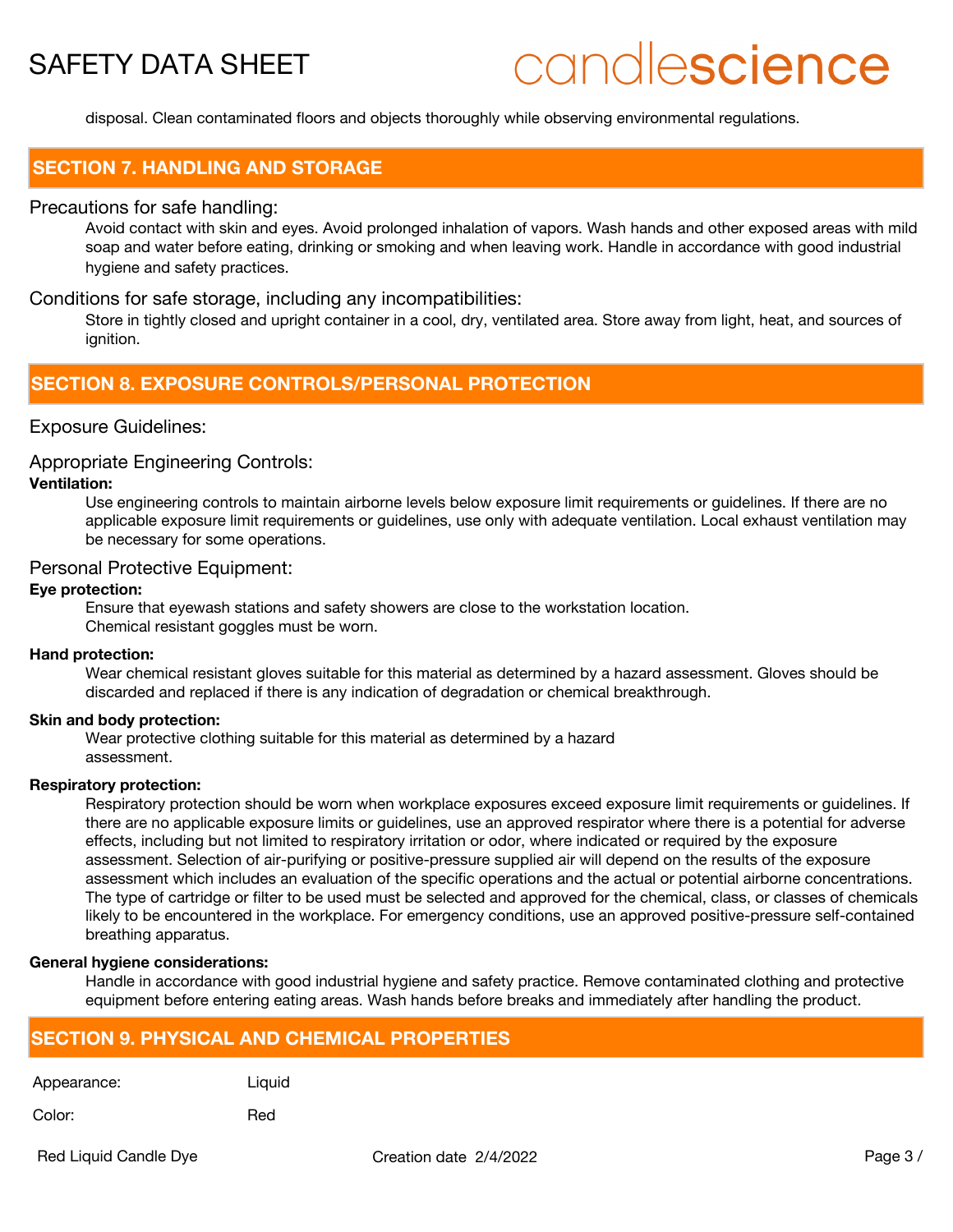| Odor:                                           | Characteristic                    |
|-------------------------------------------------|-----------------------------------|
| Odor threshold:                                 | N/A                               |
| pH:                                             | N/A                               |
| Melting point:                                  | N/A                               |
| Boiling point:                                  | N/A                               |
| Flashpoint:                                     | $>93.33$ °C<br>> 200<br>$\circ$ F |
| Evaporation Rate (Butyl Acetate $= 1$ ):<br>N/A |                                   |
| Flammability (solid, gas):                      | N/A                               |
| Upper lower flammability or explosive limits:   | N/A                               |
| Vapor density (Air=1):                          | N/A                               |
| Vapor pressure:                                 | N/A                               |
| Specific gravity (H2O=1):                       | N/A                               |
| Solubility in water:                            | N/A                               |
| Solubility in other solvents:                   | N/A                               |
| Partition coefficient: n-octanol/water:         | N/A                               |
| Auto-ignition temperature:                      | N/A                               |
| Decomposition temperature:                      | N/A                               |
| Kinematic viscosity:                            | N/A                               |
| Dynamic viscosity:                              | 46 cP                             |
| Explosive properties:                           | N/A                               |
| Oxidizing properties:                           | N/A                               |
| Refractive index:                               | N/A                               |

## **SECTION 10. STABILITY AND REACTIVITY**

## **Chemical stability:**

The product is stable and non-reactive under normal conditions of use, storage and transport.

## **Possibility of hazardous reactions:**

Material is stable under normal conditions.

## **Conditions to avoid:**

Heat, flames and sparks. Temperature extremes and direct sunlight.

## **Incompatible materials:**

Strong oxidizing agents. Strong acids. Strong Bases.

## **Hazardous decomposition products:**

No hazardous decomposition products are known.

## **SECTION 11. TOXICOLOGICAL INFORMATION**

# candlescience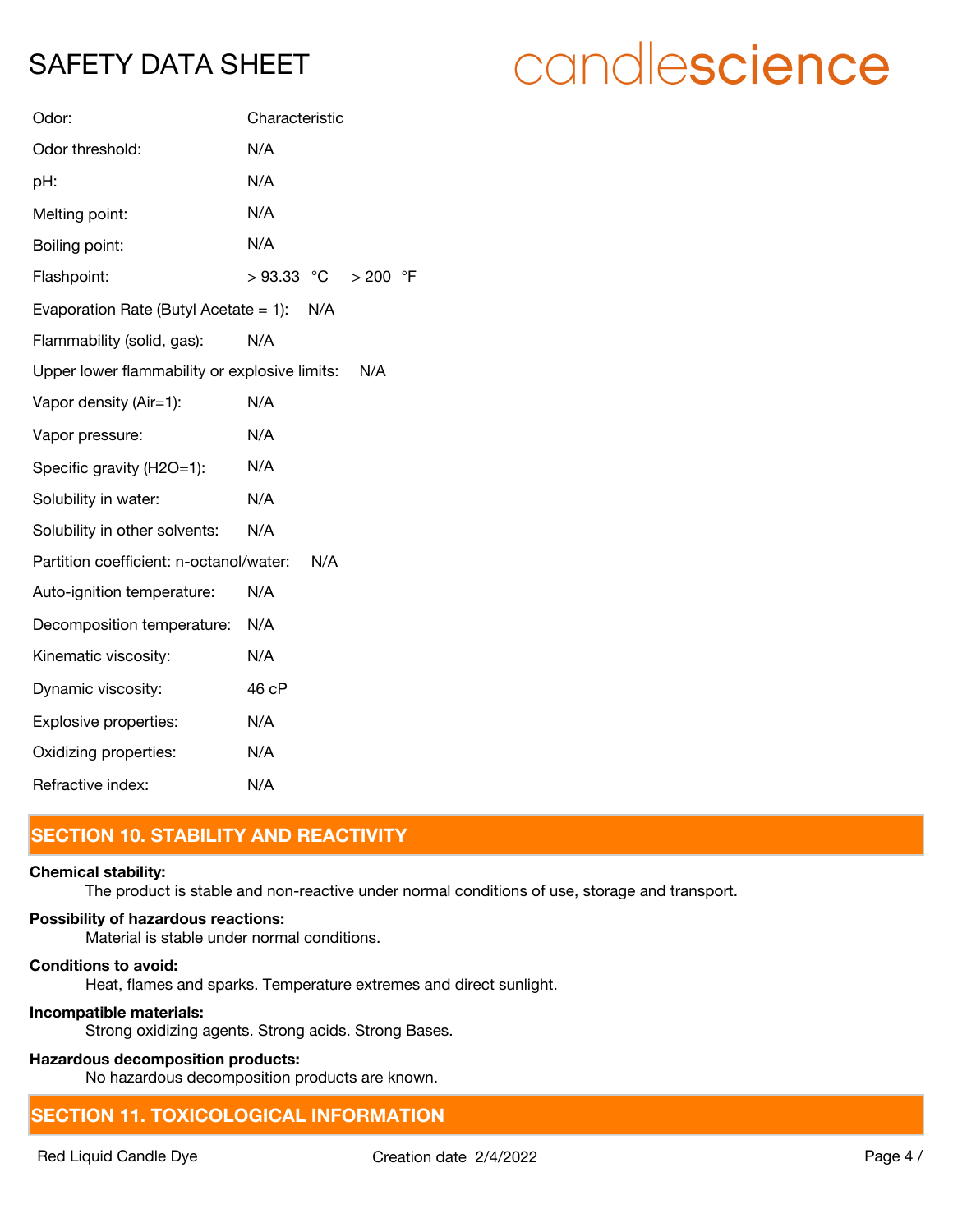# candlescience

#### **Acute oral toxicity:**

Not classified

#### **Acute dermal toxicity:**

Not classified

## **Acute inhalation toxicity:**

Not classified

#### **Skin corrosion/irritation:**

Not classified

## **Serious eye damage/eye irritation:**

Not classified

#### **Respiratory or skin sensitization:**

Not classified

## **Mutagenicity:**

Not classified

## **Reproductive toxicity:**

Not classified

## **Carcinogenicity:**

Not classified

Please note: Mixtures have not been tested for health hazards. The health hazard information presented is provided in accordance with US 29 CFR 1910.1200 and is based on the testing of individual components which have been shown to cause or may cause these health effects when tested at higher concentrations or at full strength.

## **SECTION 12. ECOLOGICAL INFORMATION**

## **Ecotoxicity:**

The product is not considered harmful to aquatic organisms nor to cause long-term adverse

### **Persistence and Degradability:**

Not established

## **Bioaccumulation:**

Not established

## **Other Adverse Effects:**

## **SECTION 13. DISPOSAL CONSIDERATIONS**

## **Disposal instructions:**

Collect and reclaim or dispose in sealed containers at licensed waste disposal site. Do not allow this material to drain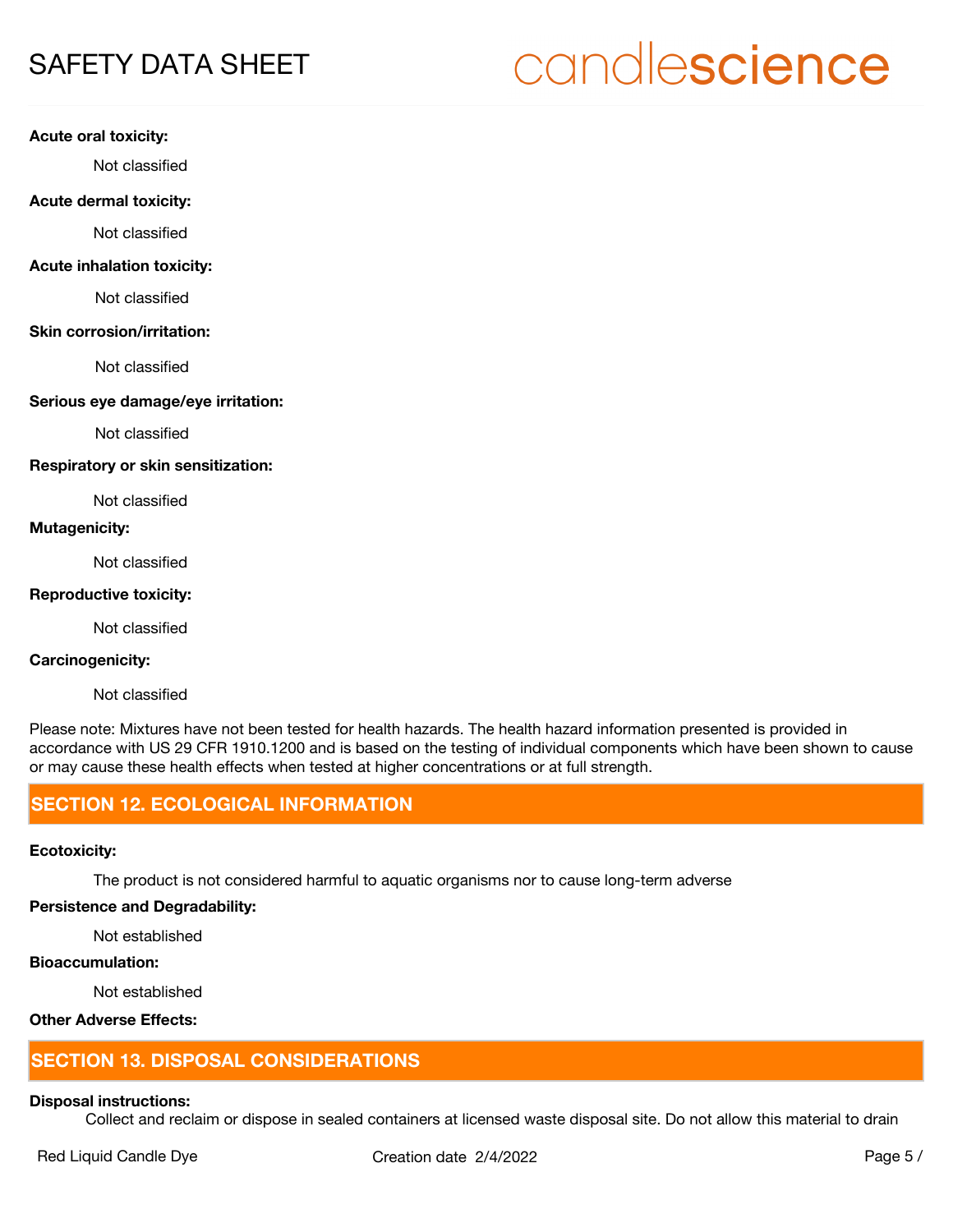# candlescience

into sewers/water supplies. Do not contaminate ponds, waterways or ditches with chemical or used container. Dispose of contents/container in accordance with local/regional/national/international regulations.

#### **Local disposal regulations:**

Dispose in accordance with all applicable regulations.

#### **Hazardous waste code:**

The waste code should be assigned in discussion between the user, the producer and the waste disposal company.

#### **Waste from residues/unused products:**

Dispose of in accordance with local regulations. Empty containers or liners may retain some product residues. This material and its container must be disposed of in a safe manner.

#### **Contaminated packaging:**

Since emptied containers may retain product residue, follow label warnings even after container is emptied. Empty containers should be taken to an approved waste handling site for recycling or disposal.

| <b>SECTION 14. TRANSPORT INFORMATION</b> |                                  |
|------------------------------------------|----------------------------------|
| <b>IATA UN Number:</b>                   | Not regulated as dangerous goods |
| <b>IATA UN Proper Shipping Name:</b>     |                                  |
| <b>IATA Transport Hazard Class:</b>      |                                  |
| <b>IATA Packing group:</b>               |                                  |
| <b>IATA Environmental Hazards:</b>       |                                  |
| <b>IATA ERG Codes:</b>                   |                                  |
| <b>IATA Special Precautions:</b>         |                                  |
| <b>IATA Other Information:</b>           |                                  |
| <b>IMDG UN Number:</b>                   | Not regulated as dangerous goods |
| <b>IMDG UN Proper Shipping Name:</b>     |                                  |
| <b>IMDG Transport Hazard Class:</b>      |                                  |
| <b>IMDG Packing Group:</b>               |                                  |
| <b>IMDG Environmental Hazards:</b>       |                                  |
| <b>IMDG EMS:</b>                         |                                  |
| <b>IMDG Special Precautions:</b>         |                                  |
| <b>IMDG Transport in Bulk:</b>           |                                  |

## **SECTION 15. REGULATORY INFORMATION**

## **California Proposition 65 List:**

This material is not known to contain any chemicals currently listed as carcinogens or reproductive toxins.

#### **SARA 302 Components:**

No chemicals in this material are subject to the reporting requirements of SARA Title III, Section 302. **SARA 313 Components:**